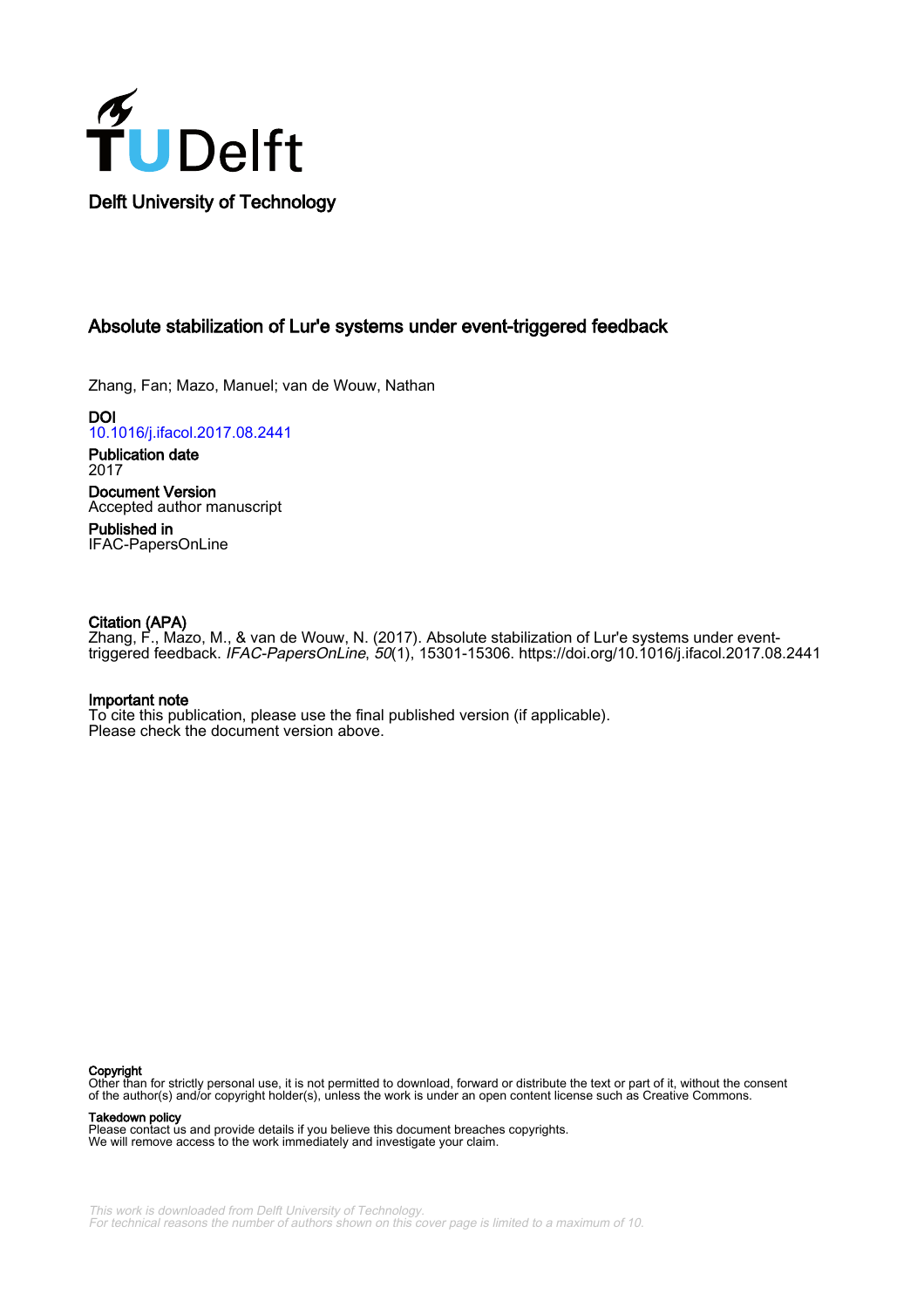# Absolute Stabilization of Lur'e Systems Under Event-Triggered Feedback<sup>\*</sup>

Fan Zhang <sup>∗</sup> Manuel Mazo Jr. <sup>∗</sup> Nathan van de Wouw <sup>∗</sup>,∗∗,∗∗∗

<sup>∗</sup> Delft Center for Systems and Control, Delft University of Technology, the Netherlands  $(e-mail: \{fizhang-4, m.maxo, n.vandewouw\} @tude[ft.nl])$ ∗∗ Department of Mechanical Engineering, Eindhoven University of Technology, the Netherlands (e-mail: n.v.d.wouw@tue.nl) ∗∗∗ Department of Civil, Environmental and Geo-Engineering, University of Minnesota, USA (e-mail: nvandewo@umn.edu)

Abstract: In this paper, we deal with event-triggered feedback control for Lur'e systems that consist of negative feedback interconnection of nominal linear dynamics and an unknown static nonlinearity. The unknown nonlinearity is conventionally assumed to lie in a given sector while the sector bounds are known. In the presence of event-triggered feedback mechanisms, the control input is only computed and updated when a specific event occurs. In this sense, control system resources (e.g. computation and communication capabilities) can be saved. A sufficient condition for the existence of an event-triggering condition and the corresponding even-triggered controller design are obtained by means of linear matrix inequality techniques. In addition, the avoidance of Zeno behavior is guaranteed. Furthermore, a result on the eventtriggered emulation of a continuous-time feedback controller for Lur'e systems is presented. Finally, numerical simulations are given to illustrate the theoretical results along with some concluding remarks.

Keywords: Lur'e systems, absolute stabilization, event-triggered feedback, Zeno behavior, linear matrix inequalities.

# 1. INTRODUCTION

Feedback controllers are usually implemented using digital units, for example, digital signal processors {Kuo and Morgan (1995)}. In this case, measurements are discrete in nature and control signals are not smooth due to e.g. zero-order hold mechanisms. In order to analyze and synthesize digital control systems, sampled-data control has been popular for a long time, which uses periodic sampled information to compute and update control inputs {Chen and Francis (1995)}. As such, sampled-data control is indeed a time-triggered approach and the constant sampling period is an important design parameter. However, stability analysis and performance requirements typically result in conservative choices of the sampling period (i.e. small) and, therewith waste control system resources.

In contrast to constant sampling periods, adaptively updating them seems more promising {Dorf et al. (1962)}. We call such aperiodic sampled-data control approach, event-triggered control {Tabuada (2007)}. In this case, control inputs are only computed and updated whenever a certain error becomes large with respect to the state norm. These events determine the sequence of sampling times, usually resulting in aperiodic sampling. This time sequence is not a priori known, which is essentially different from time-triggered control. This also raises a critical problem: the time interval between any two events must be lower bounded by a strictly positive constant. Otherwise, the sensor may have to execute an infinite numbers of updates over a finite time interval, that is, Zeno behavior occurs {Goebel et al. (2009)}. Therefore, besides guaranteeing stability, it is also required to prevent Zeno behavior for event-triggered control systems.

We care to stress that in event-triggered control, the sensor has to monitor the plant in real-time while timetriggered control does not. Certainly, this requirement is stringent in some sense. In order to remove this demand, periodic event-triggered control was proposed, where the event-triggering condition is only checked at each sampling instant periodically {Heemels et al. (2013)}. Obviously, Zeno behavior will not occur in that case. Another strategy is to employ a variation of event-triggered control, named self-triggered control, in which the next control updating instant is pre-computed using previously received data and knowledge of the plant dynamics {Mazo Jr. et al. (2010)}. We just enumerate the above two methods here.

Due to the importance of handling energy, computation and communication constraints especially in the context of networked or wireless control systems, event-triggered control has attracted a lot of attention, see {Heemels et al. (2012)} and the references therein. Following the

 $*$  This work was partially performed when the first author was working in the Department of Mechanical and Biomedical Engineering, City University of Hong Kong, China, supported by grants from the Research Grants Council of Hong Kong (No. CityU-11203714). He was also supported by the National Natural Science Foundation of China under Grants 61473297.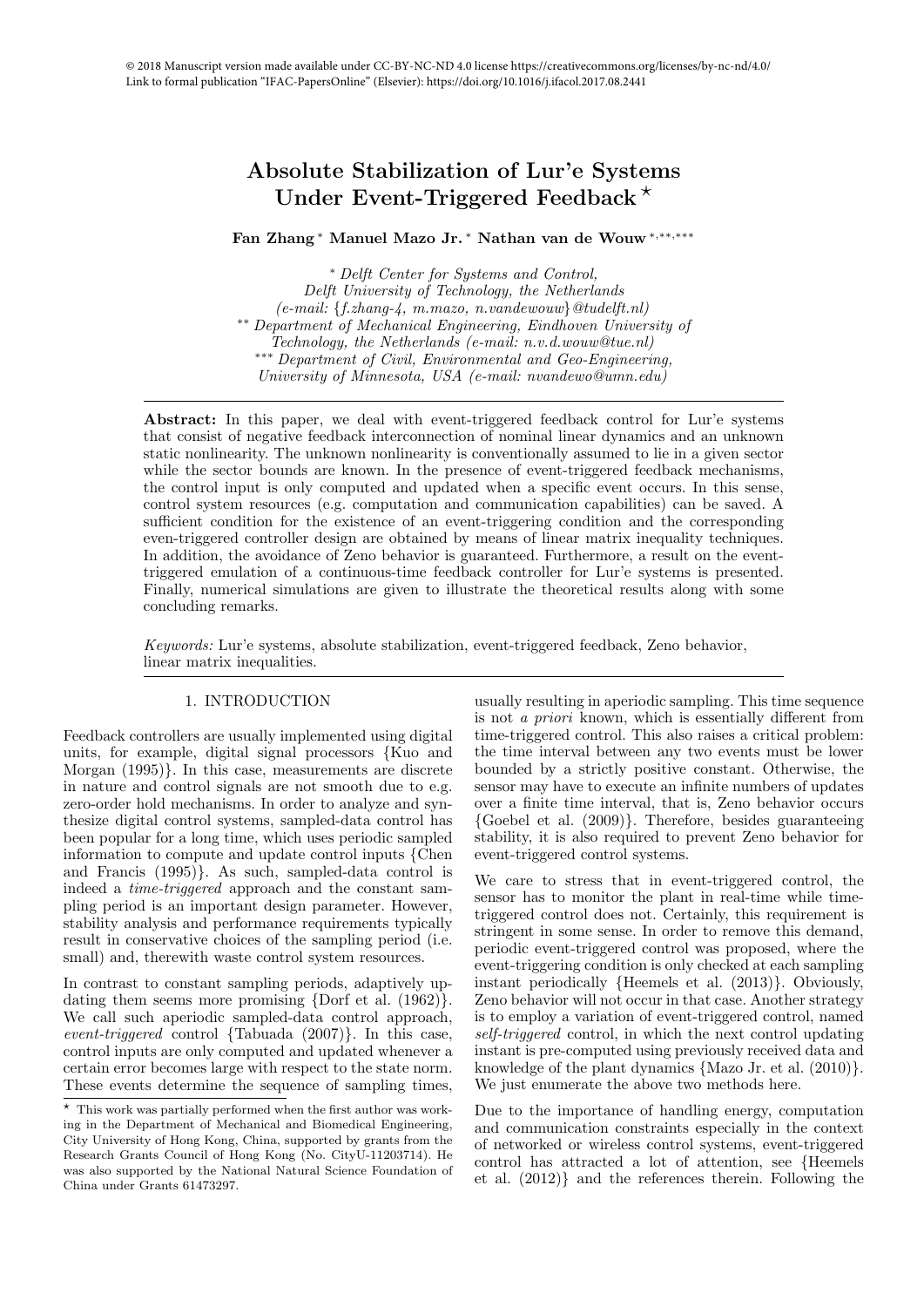ISS arguments in {Tabuada (2007)}, subsequent works mainly focused on stability analysis of event-triggered control systems, see for example {Marchand et al. (2013); Girard (2015)}. Other approaches based on small gain and passivity for the stability analysis of event-triggered control systems were also exploited {Yu and Antsaklis  $(2013)$ ; Liu and Jiang  $(2015)$ .

However, fewer results exist addressing event-triggered controller design, in particular for uncertain nonlinear systems. In {Behera and Bandyopadhyay (2016)}, eventtriggered sliding mode control of linear systems against external disturbances was discussed, where the feasibility of the adopted controller depends on the sliding manifold and the control input matrix. A periodic event-triggered observer was designed for Lipschitz systems in {Etienne and Gennaro (2016)}. Although some continuous-time feedback controllers can be redesigned as event-triggered ones, more technical details will be involved and sometimes make the design procedure difficult, see e.g. {Sahoo et al. (2016)}. Hence we have to take care of event-triggered controller design case by case.

In this paper, we study the design problem of eventtriggered feedback controllers for Lur'e systems, being a class of uncertain nonlinear systems. Lur'e systems can represent many physical plants, e.g. Chua's circuits, flexible joint robotic arms, drilling systems and variable-gain control systems {Liao and Yu (2008); van de Wouw et al. (2008); de Bruin et al. (2009)}. The research on absolute stability and absolute stabilization of Lur'e systems has greatly promoted the development of control theory, in particular nonlinear robust control. In {Chen and Hao (2012)}, event-triggered control for Lur'e systems is also addressed. We relax the assumption on the Lur'e-type nonlinearities in the present paper with respect to {Chen and Hao (2012)}. Besides, Zeno behavior was not excluded in {Chen and Hao (2012)} while this paper gives a strictly positive lower bound of inter-event times and its explicit computation. Moreover, we also provide an eventtriggered emulation result for Lur'e systems. Also related is the work in {Seifullaev and Fradkov (2016)}, in which a switching approach has been studied to design eventtriggered controllers for Lur'e systems employing a timedelayed system approach, which results in a larger number of LMI conditions.

The main contribution of this paper is an LMI-based approach for the co-design of a state feedback control law and an event-triggering condition that guarantee absolute stability of the event-triggered Lur'e control system. Moreover, it is guaranteed that using our proposed design Zeno behavior cannot occur. Finally, a result on the event-triggered emulation of a continuous-time feedback controller for Lur'e systems is presented.

The remainder of this paper is organized as follows. Some preliminaries and the problem formulation are given in Section 2. The main results are presented in Section 3. Section 4 validates the obtained theoretical results using numerical simulations. Concluding remarks close the paper in Section 5.

# 2. PRELIMINARIES AND PROBLEM FORMULATION

We first give some preliminaries needed in this paper.

#### 2.1 Preliminaries

Let  $\mathbb R$  and  $\mathbb N$  be the fields of real numbers and nonnegative integers, respectively. Here  $\mathbb{R}^+_0$  denotes the field of nonnegative real numbers.  $\mathbb{R}^{m \times n}$  denotes the space of  $m \times n$  real matrices. Matrices, if not explicitly stated, are assumed to have compatible dimensions. The superscripts  $(\cdot)^T$  and  $(\cdot)^{-1}$  denote the transpose and respectively the inverse of a real matrix. We denote by  $\mathbf 0$  and  $I$  the zero and the identity matrices of compatible dimensions.

First, we review the so-called S-procedure in a basic form.

Lemma 1. {Scherer and Weiland (2000)} Let  $M_1$  and  $M_2$ be real symmetric matrices. Then,  $x^T M_1 x < 0$  for all real vectors  $x \neq 0$  satisfying  $x^T M_2 x \leq 0$  if there exists a positive real number  $\tau$  such that  $M_1 - \tau M_2 < 0$ .

Besides the S-procedure, the Schur complement lemma is also used throughout this paper.

Lemma 2. {Scherer and Weiland  $(2000)$ } Let M be a real symmetric matrix partitioned into blocks  $M = \begin{bmatrix} M_1 & M_2 \\ M_2^T & M_3 \end{bmatrix}$ i . Assume that  $M_3$  is positive (negative) definite, namely  $M_3 > 0$  ( $M_3 < 0$ ). Then the following statements are equivalent:

- $M$  is positive (negative) definite:
- The Schur complement of  $M_3$ , defined as the matrix  $M_1 - M_2 M_3^{-1} \tilde{M}_2^T$ , is positive (negative) definite.

A similar argument to  $M_1$  and its Schur complement also holds.

#### 2.2 Problem formulation

In this paper, we will study event-triggered control of Lur'e systems. The Lur'e system consists of a nominal linear dynamics with an unknown static nonlinearity around it in a negative feedback loop, as described by

$$
\begin{cases}\n\dot{x} = Ax + Bu + Ez \\
y = Cx \\
z = -\phi(y)\n\end{cases}
$$
, (1)

where  $x(t) \in \mathbb{R}^n$ ,  $u(t) \in \mathbb{R}^m$  and  $y(t) \in \mathbb{R}^s$  are the state, the control input and the output, respectively. A, B, C and E are given constant matrices of compatible dimensions. The equation  $z = -\phi(y)$  represents a memoryless, nonlinear negative feedback loop, see Fig. 1. The function  $\phi(\cdot) : \mathbb{R}^s \to \mathbb{R}^s$  is an unknown static nonlinearity. It is however assumed to be sector bounded within a known sector defined as follows.



Fig. 1. Lur'e systems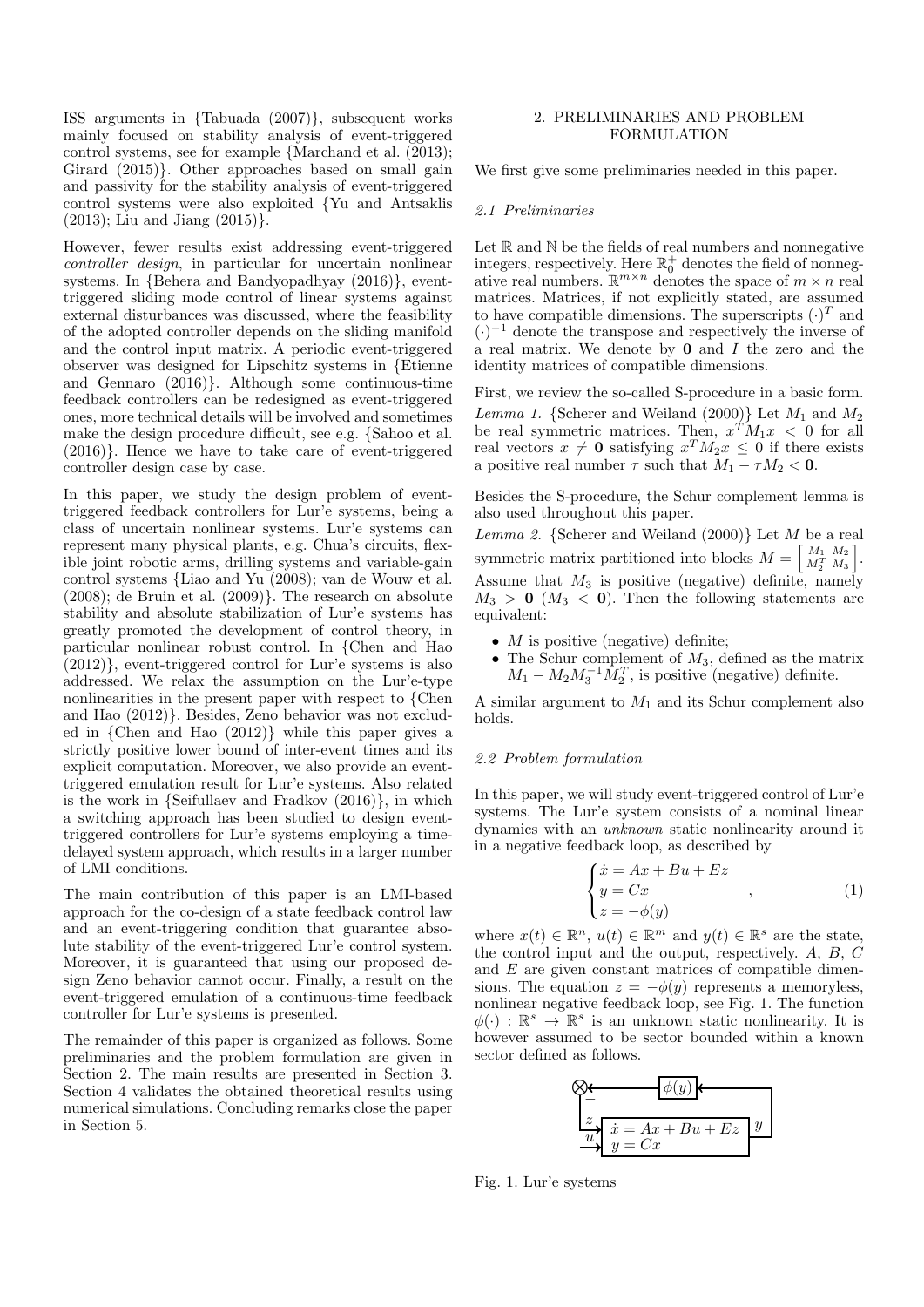Definition 3. Let  $S_1, S_2 \in \mathbb{R}^{s \times s}$  be real symmetric matrices such that  $S_1$  is positive semi-definite and  $S_2 - S_1$ is positive definite, i.e.  $\mathbf{0} \leq S_1 < S_2$ . Then  $\phi(\cdot)$  is called sector bounded within the sector  $[S_1, S_2]$  if it satisfies

$$
(\phi(y) - S_1 y)^T (\phi(y) - S_2 y) \le 0
$$
 (2)

for all  $y \in \mathbb{R}^s$ .

The problems of absolute stability and absolute stabilization are recalled below.

Definition  $\lambda$ . The Lur'e system (1) is said to be absolutely stabilized by a feedback controller if the corresponding closed-loop control system is absolutely stable, that is, it is globally asymptotically stable subject to all sector bounded  $\phi(\cdot)$ 's within the given sector  $[S_1, S_2]$ .

Here, the control input  $u$  is governed by a state feedback law and only computed and updated when needed, and is held constant by a zero-order hold until the next event occurs. Then, the considered event-triggered controller is given by

$$
u(t) = Fx(t_k), \quad t \in [t_k, t_{k+1}), \tag{3}
$$

where the feedback gain matrix  $F \in \mathbb{R}^{m \times n}$  is to be determined. The time sequence  $t_k, k \in \mathbb{N}$ , is determined by the following event-triggering condition:

$$
t_{k+1} = \inf\{t \ge t_k | e^T(t)e(t) = \alpha x^T(t)x(t)\},\qquad(4)
$$

where  $e(t) \triangleq x(t_k) - x(t)$  and the positive real constant  $\alpha$ is the second control parameter to be designed. Obviously,  $e(t_k) = 0, \forall k \in \mathbb{N}$ , and thus  $e(t)$  is right-continuous. Without loss of generality, let  $t_0 \equiv 0$ . Under the above event-triggering mechanism, we will always have that

$$
e^{T}(t)e(t) \leq \alpha x^{T}(t)x(t), \ \forall \ t \in \mathbb{R}_{0}^{+}.
$$
 (5)

By interconnecting (1) and (3), the event-triggered closedloop Lur'e control system is derived as

$$
\dot{x}(t) = (A+BF)x(t) + BFe(t) - E\phi(Cx(t)), \ t \in [t_k, t_{k+1}).
$$
 (6)

The problem we are interested in is to co-design the feedback gain matrix  $F$  and the event-triggering parameter  $\alpha > 0$  such that the closed-loop control system (6) is absolutely stable for all sector bounded  $\phi(\cdot)$ 's within the given sector  $[S_1, S_2]$ .

# 3. MAIN RESULTS

In this section, we will present the co-design of the eventtriggered controller (3) as well as the event-triggering condition (4), namely F and  $\alpha > 0$ . Moreover, the feasibility of the proposed sufficient absolute stabilization condition is discussed further by revealing its relations with the one for the continuous-time feedback case.

First, the constructive design of F and  $\alpha > 0$  is given in the following theorem.

Theorem 5. For a given positive real constant  $a$ , if there exists a symmetric positive definite matrix  $X \in \mathbb{R}^{n \times n}$ , a matrix  $Y \in \mathbb{R}^{m \times n}$  and positive real constants  $c, \beta$  such that the linear matrix inequality

| $\bar{A}X+BY+XA^T$<br>$\begin{vmatrix} \cdot \cdot \cdot \cdot & \cdot \\ +Y^T B^T + \frac{c}{2} E E^T \end{vmatrix}$ | $XC^T$                    | $\cdot$ $\cdot$ $X$ $\cdot$ | BY                 |                   |  |
|-----------------------------------------------------------------------------------------------------------------------|---------------------------|-----------------------------|--------------------|-------------------|--|
| CX                                                                                                                    | $ -2c(S_2-S_1)^{-2} $ 0 0 |                             |                    | $ <$ <b>0</b> (7) |  |
|                                                                                                                       |                           | $-\frac{\beta}{\epsilon}I$  |                    |                   |  |
| $V^T R^T$                                                                                                             |                           |                             | <b>0</b> $a(I-2X)$ |                   |  |

holds, where  $\overline{A} \triangleq A - \frac{1}{2}E(S_1 + S_2)C$ , then the system (6) with  $F = Y X^{-1}$  is absolutely stable for all sector bounded  $\phi(\cdot)$ 's within the sector  $[S_1, S_2]$  under the eventtriggering condition (4) with a suitable event-triggering parameter  $\alpha > 0$  given by  $\alpha = 1/\beta$ . Furthermore, a strictly positive lower bound of the inter-event times is given by  $\frac{\sqrt{\alpha}}{l_x(1+\sqrt{\alpha})}$  when  $l_x = l_e$ , or by  $\frac{1}{l_x-l_e} \ln \frac{l_x+l_x\sqrt{\alpha}}{l_x+l_e\sqrt{\alpha}}$  when  $l_x \neq l_e$ ,  $\frac{l_x + l_x \sqrt{\alpha}}{l_x + l_e \sqrt{\alpha}}$  when  $l_x \neq l_e$ , where  $l_x \triangleq ||A + BF|| + \frac{1}{2}||E||[||(S_1 + S_2)C|| + ||(S_2 - S_1)C||]$  and  $l_e \triangleq ||BF||$ . Thus, Zeno behavior is avoided.

Proof. (Part I: Stability Analysis) In order to find out F and  $\alpha > 0$  such that the system (6) is absolutely stable, we consider the Lyapunov function candidate  $V(x) = x^T P x$ with  $P = X^{-1}$ , where  $X > 0$  together with  $\overline{Y}, c > 0$  and  $\beta > 0$  satisfying (7). Obviously,  $V(x)$  is positive definite and radially unbounded. The time derivative of  $V(x)$  along the trajectories of the system (6) is given by

$$
\dot{V}(x) = 2x^T P[(A + BF)x + BFe - E\phi(Cx)] \qquad (8)
$$
\n
$$
= x^T [P(A + BF) + (A + BF)^T P] x
$$
\n
$$
+ 2x^T P B F e - 2x^T P E\phi(Cx)
$$
\n
$$
\leq x^T [P(A + BF) + (A + BF)^T P] x
$$
\n
$$
+ \frac{1}{a} x^T P B F F^T B^T P x + a e^T e - 2x^T P E\phi(Cx)
$$
\n
$$
\leq x^T [P(A + BF) + (A + BF)^T P] x \qquad \text{by (5)}
$$
\n
$$
+ \frac{1}{a} x^T P B F F^T B^T P x + a \alpha x^T x - 2x^T P E\phi(Cx)
$$
\n
$$
= [\phi(Cx)]^T \begin{bmatrix} P(A + BF) + (A + BF)^T P \\ + \frac{1}{a} P B F F^T B^T P + a \alpha I \end{bmatrix} - PE \\ -E^T P \qquad \qquad \text{or} \qquad \begin{bmatrix} x \\ y \\ z \end{bmatrix}
$$

where we use the fact that  $2x^TPBFe \leq \frac{1}{a}x^TPBFF^TB^TPx$  $+ae<sup>T</sup>e$  for any positive real constant a to derive the first inequality above. However, a has to be fixed due to the product of a and X in the block  $(4,4)$  of  $(7)$ . We note that the property of sector boundedness (2) is equivalent to

$$
\begin{bmatrix} \int_{\phi(Cx)}^{x} \left[ \frac{1}{2} C^{T} (S_1 S_2 + S_2 S_1) C \right] - \frac{1}{2} C^{T} (S_1 + S_2) \\ - \frac{1}{2} (S_1 + S_2) C & I \end{bmatrix} \begin{bmatrix} x \\ \phi(Cx) \end{bmatrix} \leq 0.
$$

Then, using the S-procedure, see Lemma 1,  $\dot{V}(x)$  in (8) is negative definite for all sector bounded  $\phi(\cdot)$ 's within the sector  $[S_1, S_2]$  if there exists a  $b > 0$  such that

$$
\begin{bmatrix} P(A+BF) + (A+BF)^{T}P \\ +\frac{1}{2}PBFF^{T}B^{T}P + a\alpha I \\ \frac{a}{2}D^{T}(S_{1}S_{2} + S_{2}S_{1})C \\ \frac{1}{2}D^{T}(S_{1}S_{2} + S_{2}S_{2})C \\ -E^{T}P + b(S_{1} + S_{2})C \end{bmatrix} 0 (9)
$$

or, by the Schur complement lemma, see Lemma 2, equivalently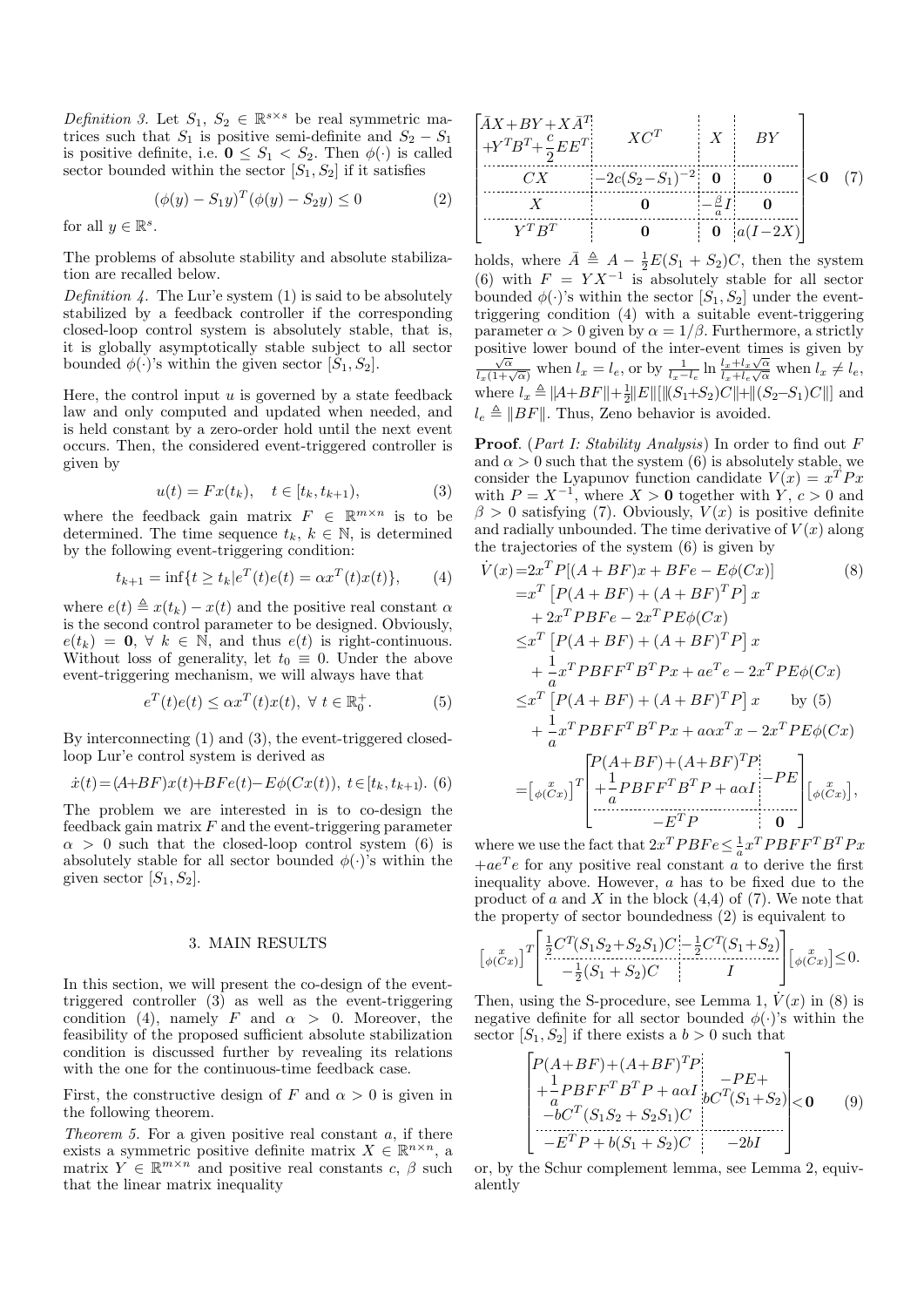$$
P(\bar{A} + BF) + (\bar{A} + BF)^{T} P + \frac{1}{a} P B F F^{T} B^{T} P + a\alpha I + \frac{1}{2b} P E E^{T} P + \frac{b}{2} C^{T} (S_{2} - S_{1})^{2} C < 0
$$
 (10)

holds.

On the other hand, from (7) and  $\beta = 1/\alpha$ , we have that

$$
\begin{bmatrix} \bar{A}X + BY + X\bar{A}^{T} \\ +Y^{T}B^{T} + \frac{c}{2}EE^{T} & XC^{T} & X & BY \\ \hline & CX & -2c(S_{2} - S_{1})^{-2} & \mathbf{0} & \mathbf{0} \\ & X & \mathbf{0} & -\frac{1}{a\alpha}I & \mathbf{0} \\ & & Y^{T}B^{T} & \mathbf{0} & \mathbf{0} & -aX^{2} \end{bmatrix} < \mathbf{0}
$$

due to the fact that  $-X^2 \leq I - 2X$  since  $(I - X)^2 = I 2X + X^2 \geq 0$ . The above matrix inequality is equivalent  $t<sub>O</sub>$ 

$$
\left[\begin{array}{c|c}\n\bar{A}X + BY + X\bar{A}^T + Y^T B^T \\
+ \frac{c}{2}EE^T + \frac{1}{2}BYX^{-2}Y^T B^T \\
\hline\nCX & -2c(S_2 - S_1)^{-2} & \mathbf{0} \\
\hline\nX & \mathbf{0} & -\frac{1}{a\alpha}I\n\end{array}\right] < \mathbf{0},
$$

$$
\Leftrightarrow \begin{bmatrix} \bar{A}X+BY+X\bar{A}^T+Y^TB^T+\\ \frac{c}{2}EE^T+\frac{1}{a}BYX^{-2}Y^TB^T+a\alpha X^2\\ CX \end{bmatrix} \times C^T\\ \begin{bmatrix}XC^T\\-2c(S_2-S_1)^{-2} \end{bmatrix}<0,
$$

$$
\Leftrightarrow \bar{A}X + BY + X\bar{A}^T + Y^T B^T + a\alpha X^2 + \frac{c}{2} E E^T
$$

$$
+ \frac{1}{2c} X C^T (S_2 - S_1)^2 C X + \frac{1}{a} BY X^{-2} Y^T B^T < 0,
$$

$$
\Leftrightarrow \begin{bmatrix} \bar{A}X + BY + X\bar{A}^T + Y^TB^T + a\alpha X^2 \\ +\frac{1}{2c}XC^T(S_2 - S_1)^2CX + \frac{c}{2}EE^T & BY \\ Y^TB^T & \xrightarrow[-aX^2] \end{bmatrix} < 0,
$$

$$
\Leftrightarrow \begin{bmatrix} \bar{A}X + BY + X\bar{A}^T + Y^TB^T + \\ a\alpha X^2 + \frac{1}{2c}XC^T(S_2 - S_1)^2CX & BY & E \\ \cdots & \cdots & \cdots & \cdots \\ Y^TB^T & & -aX^2 & 0 \\ \hline & & & & 0 & -\frac{2}{c}I \end{bmatrix} < 0.
$$

Here we applied repeatedly the Schur complement lemma. By premultiplying and postmultiplying the last matrix inequality with diag( $P, P, I$ ), along with  $F = YP$ , we get

$$
\left[\begin{array}{c|c}\nP(\bar{A}+BF) + (\bar{A}+BF)^{T}P \\
+a\alpha I + \frac{1}{2c}C^{T}(S_{2}-S_{1})^{2}C & PBF & PE \\
\vdots & \vdots & \ddots & \vdots \\
\hline\n & F^{T}B^{T}P & -aI & 0 \\
\hline\n & E^{T}P & 0 & -\frac{2}{c}I\n\end{array}\right] < 0,
$$

$$
\Longleftrightarrow \begin{bmatrix} P(\bar{A}+BF)+(\bar{A}+BF)^{T}P+a\alpha I\\ +\frac{c}{2}PEE^{T}P+\frac{1}{2c}C^{T}(S_{2}-S_{1})^{2}C\\ +\frac{c}{2}F^{T}B^{T}P\end{bmatrix}<0,
$$

$$
\Leftrightarrow P\left(\bar{A} + BF\right) + \left(\bar{A} + BF\right)^T P + \frac{1}{a} PBFF^T B^T P
$$

$$
+ a\alpha I + \frac{c}{2} PEE^T P + \frac{1}{2c} C^T (S_2 - S_1)^2 C < 0.
$$

Therefore, (9) as well as (10) hold by taking  $b = 1/c$ , which implies that  $V(x)$  is negative definite. Thus the system (6) is absolutely stable.

(Part II: Zeno Freeness) The event-triggering condition (4) determines the inter-event time intervals  $T_{k+1} \triangleq t_{k+1}$  $t_k, k \in \mathbb{N}$ . In order to prevent an infinite number of samplings over a finite time interval, i.e. the so-called Zeno behavior,  $T_{k+1}$  is required to be lower bounded by a strictly positive constant for all  $k \in \mathbb{N}$ . Since  $T_{k+1}$  is the time it takes  $||e(t)||$  to grow from 0 to  $\sqrt{\alpha}||x(t)||$ ,  $t \in [t_k, t_{k+1}),$  we can follow the analysis carried out in {Tabuada (2007)}.

Before moving on, we reformulate the Lur'e-type nonlinearity  $\phi(\cdot)$  using a Lipschitz-type property instead. Note that

$$
\|\phi(Cx)\|^2 - \|(S_1 + S_2)Cx\| \|\phi(Cx)\| + x^T C^T S_1 S_2 C x
$$
  
\n
$$
\leq \phi(Cx)^T \phi(Cx) - \phi(Cx)^T (S_1 + S_2) C x + x^T C^T S_1 S_2 C x
$$
  
\n
$$
= (\phi(y) - S_1 y)^T (\phi(y) - S_2 y) \leq 0. \qquad \text{by (2)}
$$

Then, by solving the above quadratic inequality in one variable as  $\|\phi(Cx)\|$ , we obtain that

$$
\|\phi(Cx)\| \leq \frac{1}{2} \left[ \|(S_1 + S_2)Cx\| + \frac{\sqrt{\|(S_1 + S_2)Cx\|^2 - 4x^T C^T S_1 S_2 C x}} \right]
$$
  
\n
$$
= \frac{1}{2} \left[ \|(S_1 + S_2)Cx\| + \sqrt{x^T C^T (S_1 + S_2)^2 C x} - \frac{1}{2x^T C^T S_1 S_2 C x - 2x^T C^T S_2 S_1 C x} \right]
$$
  
\n
$$
= \frac{1}{2} \left[ \|(S_1 + S_2)Cx\| + \sqrt{x^T C^T (S_2 - S_1)^2 C x} \right]
$$
  
\n
$$
= \frac{1}{2} \left[ \|(S_1 + S_2)Cx\| + \|(S_2 - S_1)Cx\| \right]
$$
  
\n
$$
\leq \frac{1}{2} \left[ \|(S_1 + S_2)C\| + \|(S_2 - S_1)C\| \right] \|x\|.
$$

Consequently, using the dynamics (6), we have that  $\|\dot{x}(t)\|\leq \|A+BF\|\|x(t)\|+\|BF\|\|e(t)\|+\|F\|\|_{\phi}(Cx(t))\|$ 

$$
||x(t)|| \le ||A + BF|| ||x(t)|| + ||BF|| ||e(t)|| + ||E|| ||\phi(Cx(t))||
$$
  
\n
$$
\le ||A + BF|| ||x(t)|| + ||BF|| ||e(t)|| +
$$
  
\n
$$
\frac{1}{2} ||E|| ||(S_1 + S_2)C|| + ||(S_2 - S_1)C|| || ||x(t)||
$$
  
\n
$$
= |x||x(t)|| + l_e ||e(t)||.
$$

It is easily checked that  $l_x > 0$  and  $l_e > 0$ .

Next, we lower bound  $T_{k+1}$  by studying the dynamics of  $||e||/||x||$ :

$$
\frac{d}{dt} \frac{\|e\|}{\|x\|} \le \left(1 + \frac{\|e\|}{\|x\|}\right) \frac{\|x\|}{\|x\|} \text{ from (11) in {Tabuada (2007)}}\}
$$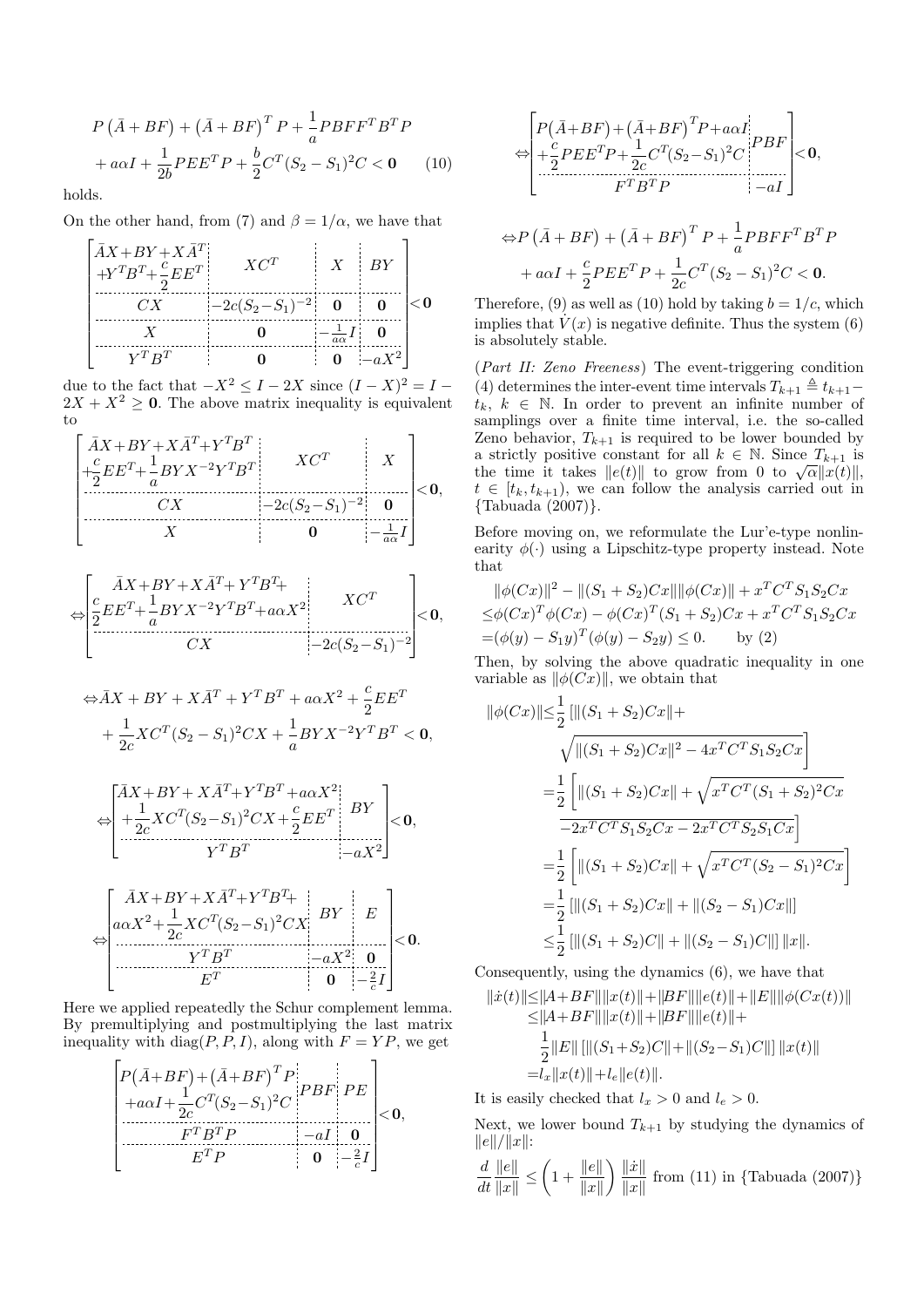$$
= l_x + (l_x + l_e) \frac{||e||}{||x||} + l_e \left(\frac{||e||}{||x||}\right)^2.
$$

Therefore,  $T_{k+1}$ ,  $\forall k \in \mathbb{N}$ , is lower bounded by the time interval T satisfying  $f(T, 0) = \sqrt{\alpha}$ , where  $f(t, f_0)$  is the solution to  $\dot{f} = l_x + (l_x + l_e)f + l_e f^2$  with  $f(0, f_0) = f_0$ . Case 1:  $l_x = l_e$ ,  $T = \frac{\sqrt{\alpha}}{l_x(1+\sqrt{\alpha})} > 0$ ; Case 2:  $l_x \neq l_e$ ,  $T = \frac{1}{l_x - l_e} \ln \frac{l_x + l_x \sqrt{\alpha}}{l_x + l_e \sqrt{\alpha}}$  $\frac{l_x+l_x\sqrt{\alpha}}{l_x+l_e\sqrt{\alpha}} > 0$ . This completes the proof.  $\Box$ Remark 6. The proof of Theorem 5 also shows that the

event-triggering condition (4) with  $0 < \alpha < 1/\beta$  still works. As such, Theorem 5 also expresses an event-triggered emulation result guaranteeing absolute stability under a sufficiently stringent event-triggering condition (see below for more details). However, a smaller  $\alpha$  will reduce the lower bound T for  $T_{k+1}$  since T is a strictly increasing function of  $\alpha$ , see Part II in the above proof. In this case, more actions of control computation and command updating might be involved. The maximization of  $\alpha$  depends on the selection of a. Additionally the choice of a might influence the feasibility of (7). In order to find an optimal/feasible value of a one could simply employ a line-search algorithm.

Below we will discuss the feasibility of the LMI (7) in Theorem 5 by exploring relations between Theorem 5 and its counterpart regarding the continuous-time feedback case. In the case of continuous-time static state feedback, the controller for the Lur'e system (1) is given by

$$
u(t) = Fx(t), \quad t \in \mathbb{R}_0^+, \tag{11}
$$

 $u(t) = Fx(t), \quad t \in \mathbb{R}_0^+$ , (11)<br>where  $F \in \mathbb{R}^{m \times n}$  is the feedback gain matrix, and the corresponding closed-loop control system is derived as

$$
\dot{x} = (A + BF)x - E\phi(Cx). \tag{12}
$$

Lemma 7. {Zhang et al.  $(2014)$ } If there exists a symmetric positive definite matrix  $P \in \mathbb{R}^{n \times n}$ , a matrix  $\tilde{F}$  and a positive real constant b such that

$$
P(\bar{A} + BF) + (\bar{A} + BF)^{T} P + \frac{1}{2b} PEE^{T} P + \frac{b}{2} C^{T} (S_{2} - S_{1})^{2} C < 0
$$
\n(13)

holds, then the system  $(12)$  is absolutely stable for all sector bounded  $\phi(\cdot)$ 's within the sector  $[S_1, S_2]$ .

Remark 8. Note that (13) is not an LMI. A necessary and sufficient condition for the feasibility of (13) in the form of an LMI can be found in  $\{Zhang et al. (2014)\}\$ , see  $(15)$ therein.

Now, we can formulate the following result on the eventtriggered emulation of a continuous-time controller for Lur'e systems.

*Proposition 9.* There exists a solution pair  $(P, F)$  to (10) if and only if there exists a solution pair  $(P, F)$  to  $(13)$ .

Proof. For the 'only if' part: when (10) holds, obviously (13) holds as well due to the fact that  $\frac{1}{a}$   $\stackrel{\frown}{P}$  $\stackrel{\frown}{B}$  $\stackrel{\frown}{F}$  $\stackrel{\frown}{P}$  $\uparrow$  $\stackrel{\frown}{A}$  $\stackrel{\frown}{A}$ is always positive semi-definite. For the 'if' part: when (13) holds,  $(10)$  can also hold if  $a > 0$  takes a sufficiently large value and  $\alpha > 0$  takes a sufficiently small one. More precisely, let  $\Sigma \triangleq P(\bar{A} + BF) + (\bar{A} + BF)^T P + \frac{1}{2b} P E E^T P +$  $\frac{b}{2}C^{T}(S_2-S_1)^2C < 0$ . By the Schur complement lemma,  $(10)$  becomes an LMI:

$$
\begin{bmatrix} \rho P B F B^T F^T P + \Sigma & \varrho I \\ \varrho I & -\rho I \end{bmatrix} < \mathbf{0}, \tag{14}
$$



Fig. 2. Flexible joint robotic arms

where  $\rho \triangleq \frac{1}{a}$  and  $\rho \triangleq \sqrt{\alpha}$ . In this way, suitable a and  $\alpha$ can be computed. The proof is complete.

Remark 10. It follows from Proposition 9 that, besides solving the LMI (7), there is an alternative (emulationbased) way to design an event-triggered controller of the form  $(3)$  and  $(4)$  that absolutely stabilizes the Lur'e system (1) by first solving the matrix inequality (13) using e.g. the techniques in {Zhang et al. (2014)} to compute feasible matrices  $P > 0$ , F and a constant  $b > 0$ , and then solving the LMI (14) to obtain a suitable  $\alpha$  as  $\alpha = \varrho^2$ . The related technical details are omitted here for the sake of brevity.

Remark 11. Whereas Lemma 7 only provides a sufficient absolute stability condition for the Lur'e system (1) with the continuous-time feedback controller (11), it is commonly used in the presence of the Lur'e problem. In addition, there are no necessary and sufficient conditions on the absolute stability of the closed-loop Lur'e control system (12). In some sense, by Proposition 9, the existence of an event-triggered feedback controller (3) is equivalent to that of a continuous-time feedback controller (11) for the Lur'e system (1).

#### 4. A SIMULATION EXAMPLE

In this section, we take a flexible joint robotic arm model as an application example of Lur'e systems and show the effectiveness of Theorem 5 obtained above.

A type of flexible joint robotic arms, see Fig. 2, can be modeled by the Lur'e system  $(1)$  {Zhang et al.  $(2016)$ }, where  $x = [x_1, x_2, x_3, x_4]^T$ ,

$$
A = \begin{bmatrix} 0 & 1 & 0 & 0 \\ -48.6 & -1.25 & 48.6 & 0 \\ 0 & 0 & 0 & 1 \\ 19.5 & 0 & -16.17 & 0 \end{bmatrix},
$$

 $B = \begin{bmatrix} 0 & 21.6 & 0 & 0 \end{bmatrix}^T$ ,  $C = \begin{bmatrix} 0 & 0 & 1 & 0 \end{bmatrix}$  and  $E = \begin{bmatrix} 0 & 0 & 0 & 3.33 \end{bmatrix}^T$ . Its Lur'e-type nonlinearity is described by  $\phi(x_3) = x_3 +$  $\sin x_3$ , which satisfies the sector boundedness condition  $\phi(x_3)(\phi(x_3) - 2x_3) \leq 0$  with  $S_1 = 0$  and  $S_2 = 2$ .

Let  $a = 4$ . By solving (7) in Theorem 5 using the Matlab LMI Control Toolbox, we can compute  $F$  and  $\alpha$  to be  $F = [-0.3706 - 0.2943 - 0.5274 - 0.2650]$  and  $\alpha = 0.0211$ , respectively. Then the lower bound of interevent time intervals is easily computed to be  $T = 0.0017$ s. Ignoring the physical quantities and units, with the initial state  $x(0) = [1 \ 2 \ 3 \ 4]^T$ , the state trajectories of the system (6) are shown in Fig. 3 together with the corresponding control input. Clearly, the designed even-triggered controller (3)-(4) works well. The transient performance is also satisfactory. Meanwhile, Fig. 4 shows the inter-event times. It turns out that the actions of the control updating are indeed performed aperiodically and Zeno behavior does